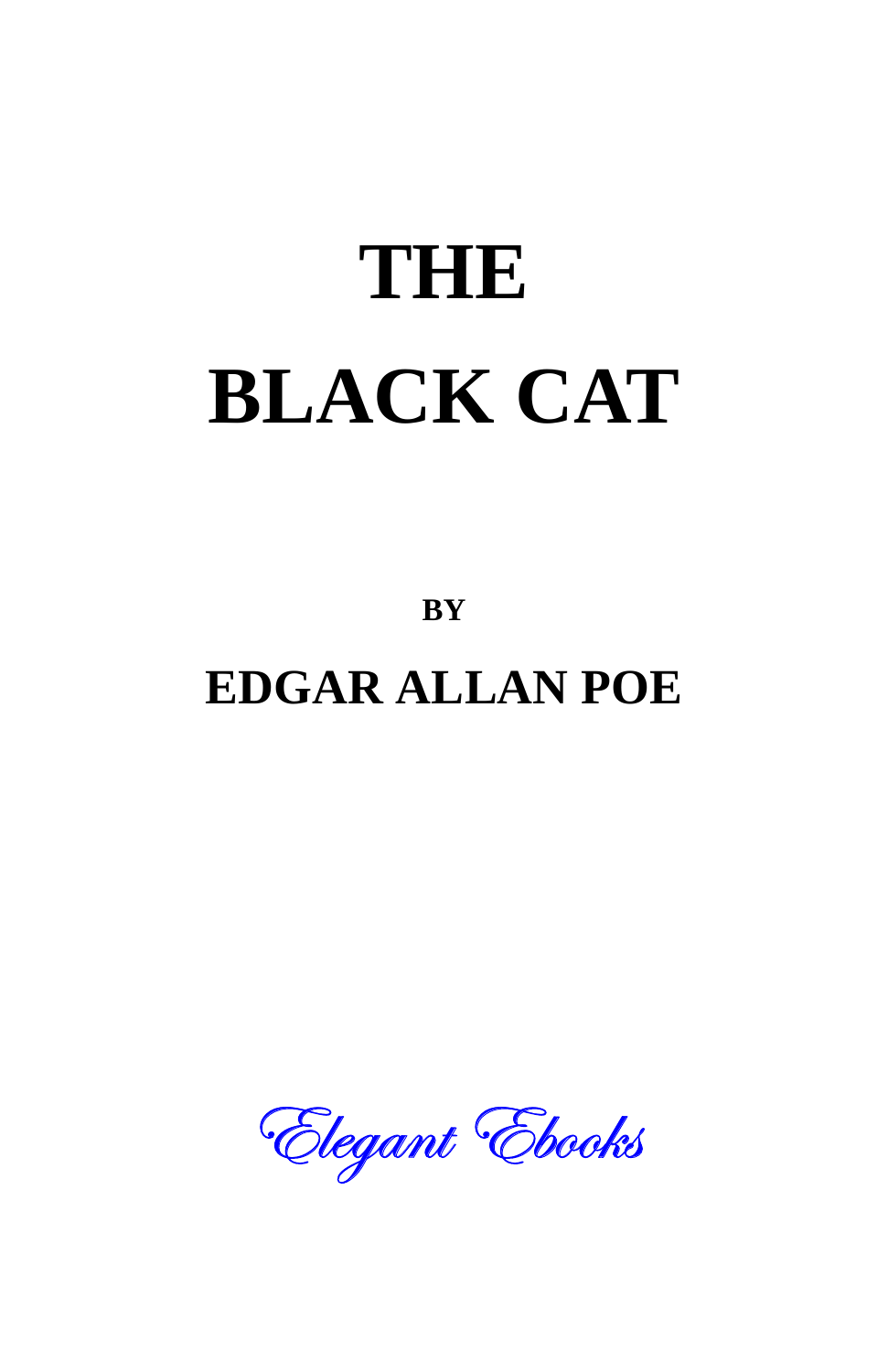## **COPYRIGHT INFORMATION**

Short Story: "The Black Cat" Author: Edgar Allan Poe, 1809–49 First published: 1843

The original short story is in the public domain in the United States and in most, if not all, other countries as well. Readers outside the United States should check their own countries' copyright laws to be certain they can legally download this e-story. The [Online Books Page](http://onlinebooks.library.upenn.edu/) has an [FAQ](http://onlinebooks.library.upenn.edu/okbooks.html) which gives a summary of copyright durations for many other countries, as well as links to more official sources.

> This PDF ebook was created by José Menéndez.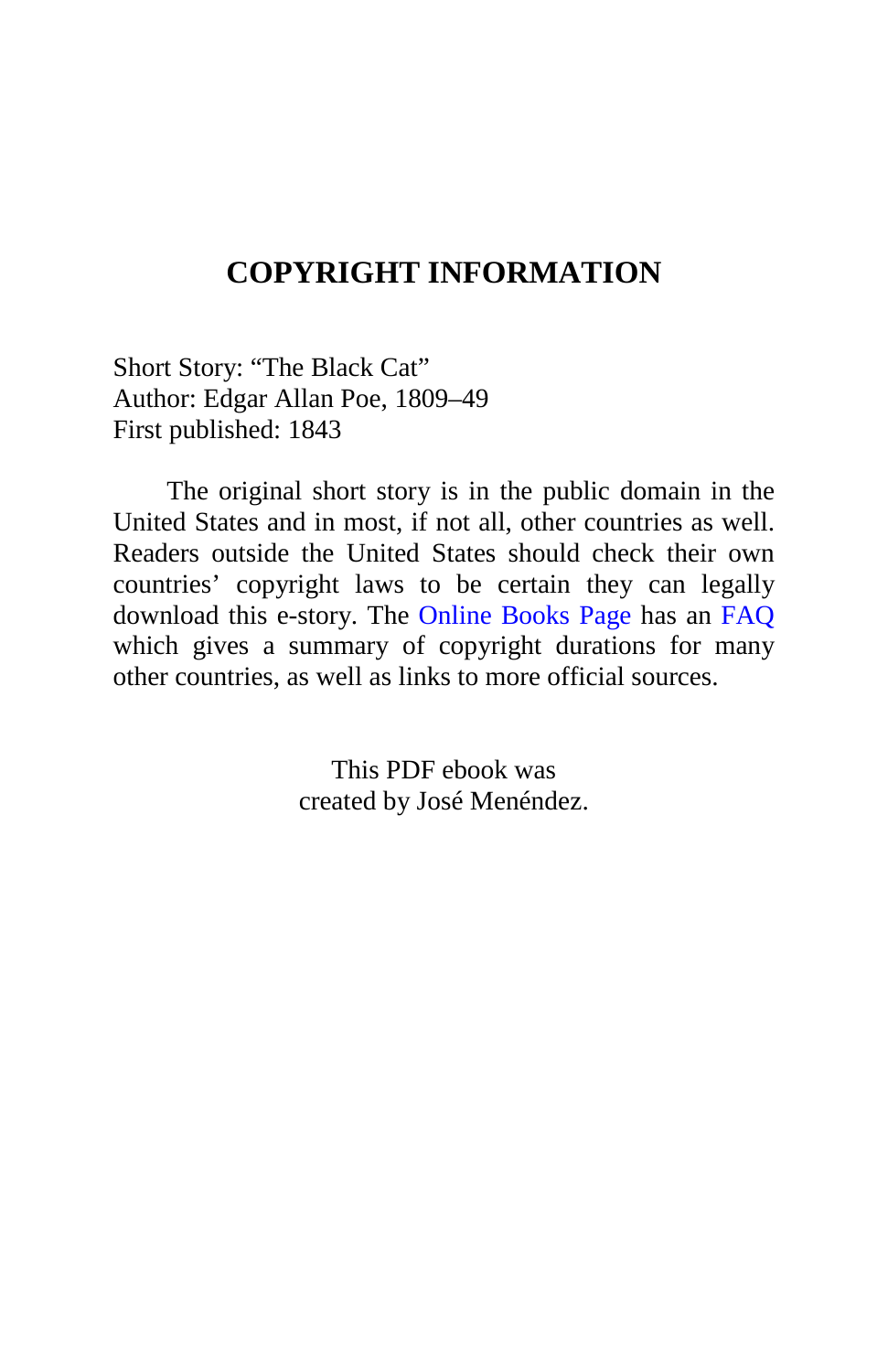FOR the most wild yet most homely narrative which I am about to pen, I neither expect nor solicit belief. Mad indeed would I be to expect it, in a case where my very senses reject their own evidence. Yet, mad am I not—and very surely do I not dream. But to-morrow I die, and to-day I would unburden my soul. My immediate purpose is to place before the world, plainly, succinctly, and without comment, a series of mere household events. In their consequences, these events have terrified—have tortured—have destroyed me. Yet I will not attempt to expound them. To me, they have presented little but horror—to many they will seem less terrible than *baroques*. Hereafter, perhaps, some intellect may be found which will reduce my phantasm to the commonplace—some intellect more calm, more logical, and far less excitable than my own, which will perceive, in the circumstances I detail with awe, nothing more than an ordinary succession of very natural causes and effects.

From my infancy I was noted for the docility and humanity of my disposition. My tenderness of heart was even so conspicuous as to make me the jest of my companions. I was especially fond of animals, and was indulged by my parents with a great variety of pets. With these I spent most of my time, and never was so happy as when feeding and caressing them. This peculiarity of character grew with my growth, and, in my manhood, I derived from it one of my principal sources of pleasure. To those who have cherished an affection for a faithful and sagacious dog, I need hardly be at the trouble of explaining the nature or the intensity of the gratification thus derivable. There is something in the unselfish and self-sacrificing love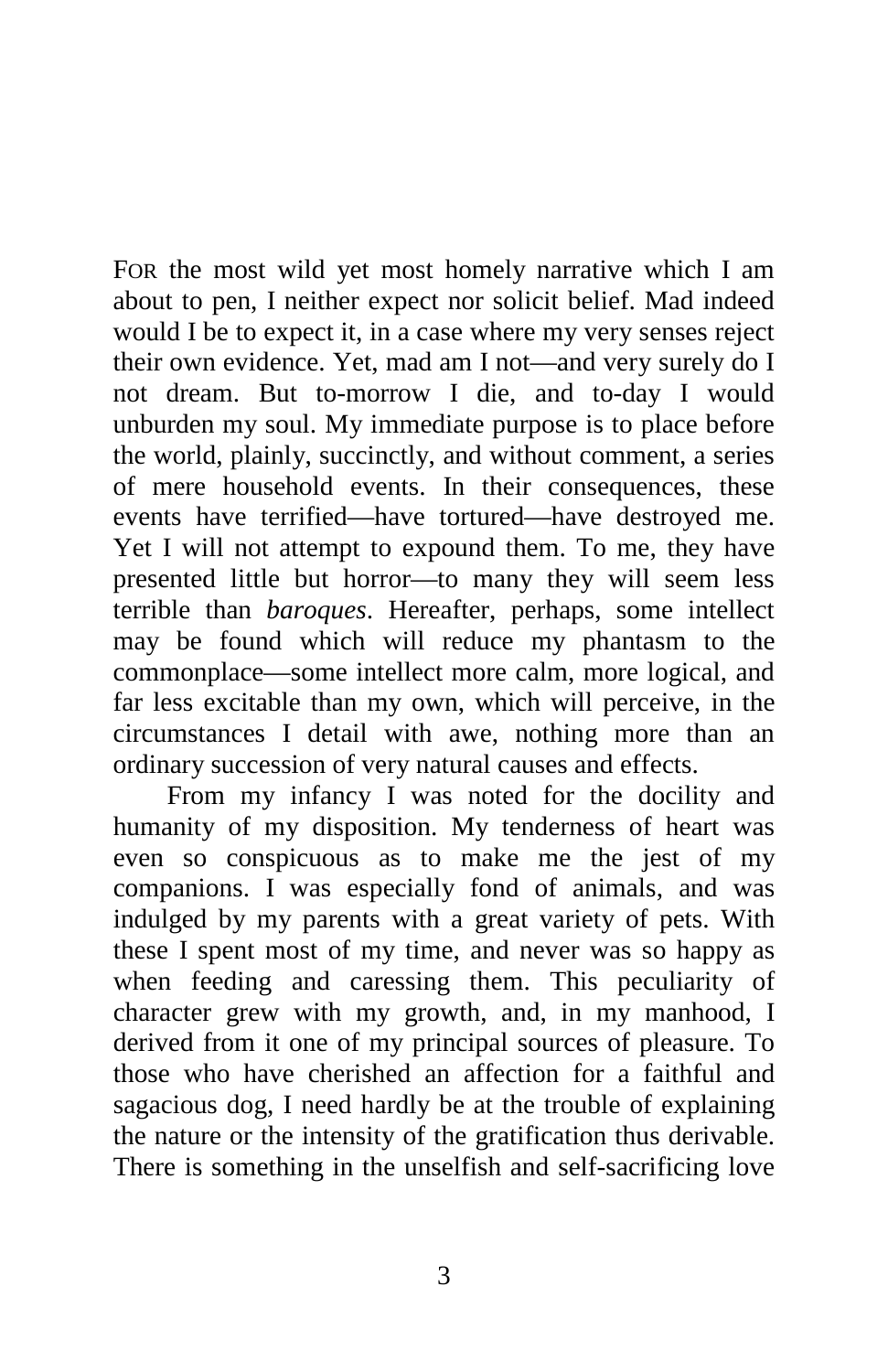of a brute, which goes directly to the heart of him who has had frequent occasion to test the paltry friendship and gossamer fidelity of mere *Man*.

I married early, and was happy to find in my wife a disposition not uncongenial with my own. Observing my partiality for domestic pets, she lost no opportunity of procuring those of the most agreeable kind. We had birds, gold-fish, a fine dog, rabbits, a small monkey, and a *cat*.

This latter was a remarkably large and beautiful animal, entirely black, and sagacious to an astonishing degree. In speaking of his intelligence, my wife, who at heart was not a little tinctured with superstition, made frequent allusion to the ancient popular notion, which regarded all black cats as witches in disguise. Not that she was ever *serious* upon this point—and I mention the matter at all for no better reason than that it happens, just now, to be remembered.

Pluto—this was the cat's name—was my favorite pet and playmate. I alone fed him, and he attended me wherever I went about the house. It was even with difficulty that I could prevent him from following me through the streets.

Our friendship lasted, in this manner, for several years, during which my general temperament and character through the instrumentality of the Fiend Intemperance—had (I blush to confess it) experienced a radical alteration for the worse. I grew, day by day, more moody, more irritable, more regardless of the feelings of others. I suffered myself to use intemperate language to my wife. At length, I even offered her personal violence. My pets, of course, were made to feel the change in my disposition. I not only neglected, but illused them. For Pluto, however, I still retained sufficient regard to restrain me from maltreating him, as I made no scruple of maltreating the rabbits, the monkey, or even the dog, when, by accident, or through affection, they came in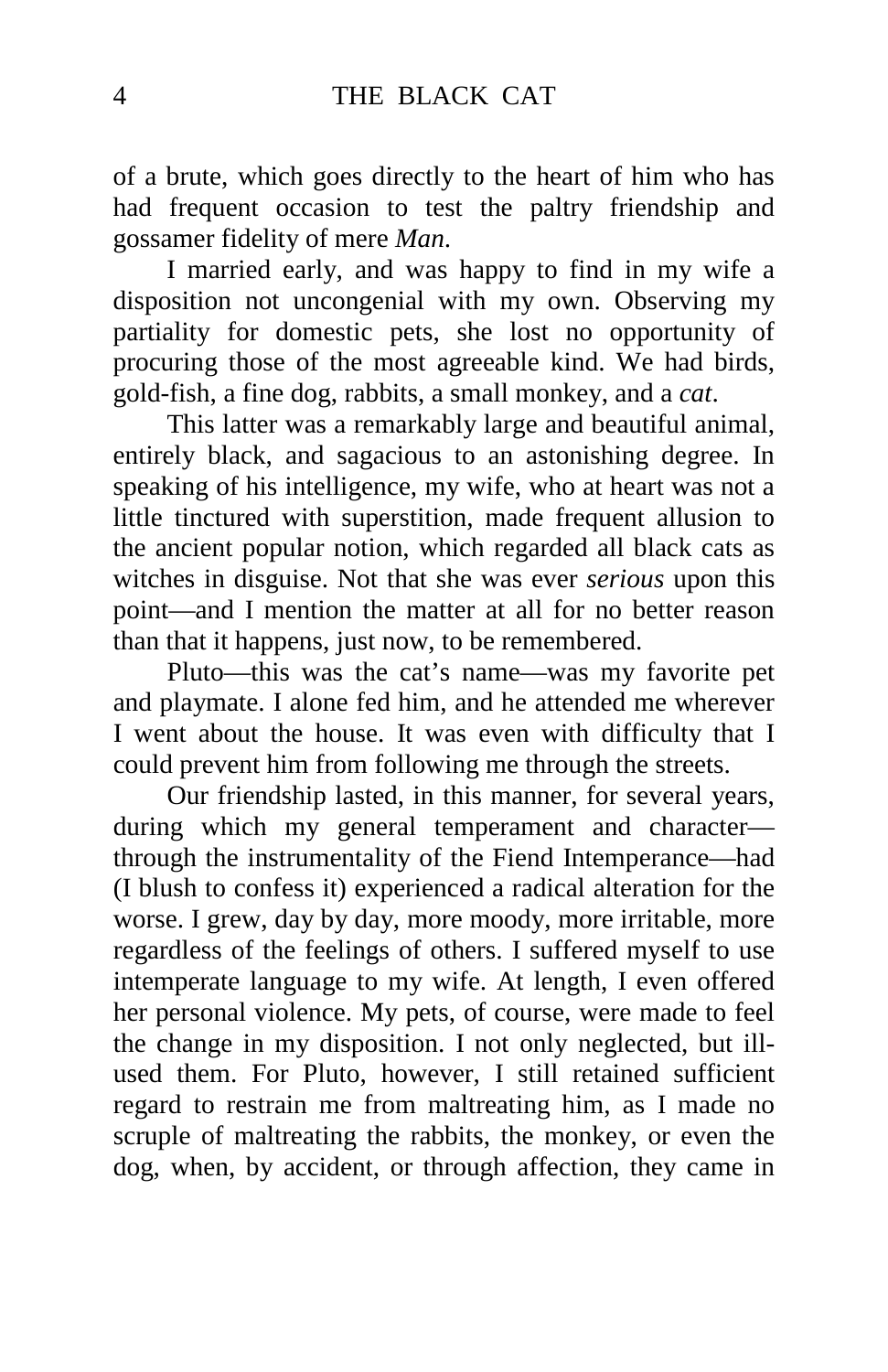my way. But my disease grew upon me—for what disease is like Alcohol!—and at length even Pluto, who was now becoming old, and consequently somewhat peevish—even Pluto began to experience the effects of my ill temper.

One night, returning home, much intoxicated, from one of my haunts about town, I fancied that the cat avoided my presence. I seized him; when, in his fright at my violence, he inflicted a slight wound upon my hand with his teeth. The fury of a demon instantly possessed me. I knew myself no longer. My original soul seemed, at once, to take its flight from my body; and a more than fiendish malevolence, ginnurtured, thrilled every fibre of my frame. I took from my waistcoat-pocket a penknife, opened it, grasped the poor beast by the throat, and deliberately cut one of its eyes from the socket! I blush, I burn, I shudder, while I pen the damnable atrocity.

When reason returned with the morning—when I had slept off the fumes of the night's debauch—I experienced a sentiment half of horror, half of remorse, for the crime of which I had been guilty; but it was, at best, a feeble and equivocal feeling, and the soul remained untouched. I again plunged into excess, and soon drowned in wine all memory of the deed.

In the meantime the cat slowly recovered. The socket of the lost eye presented, it is true, a frightful appearance, but he no longer appeared to suffer any pain. He went about the house as usual, but, as might be expected, fled in extreme terror at my approach. I had so much of my old heart left, as to be at first grieved by this evident dislike on the part of a creature which had once so loved me. But this feeling soon gave place to irritation. And then came, as if to my final and irrevocable overthrow, the spirit of PERVERSENESS. Of this spirit philosophy takes no account. Yet I am not more sure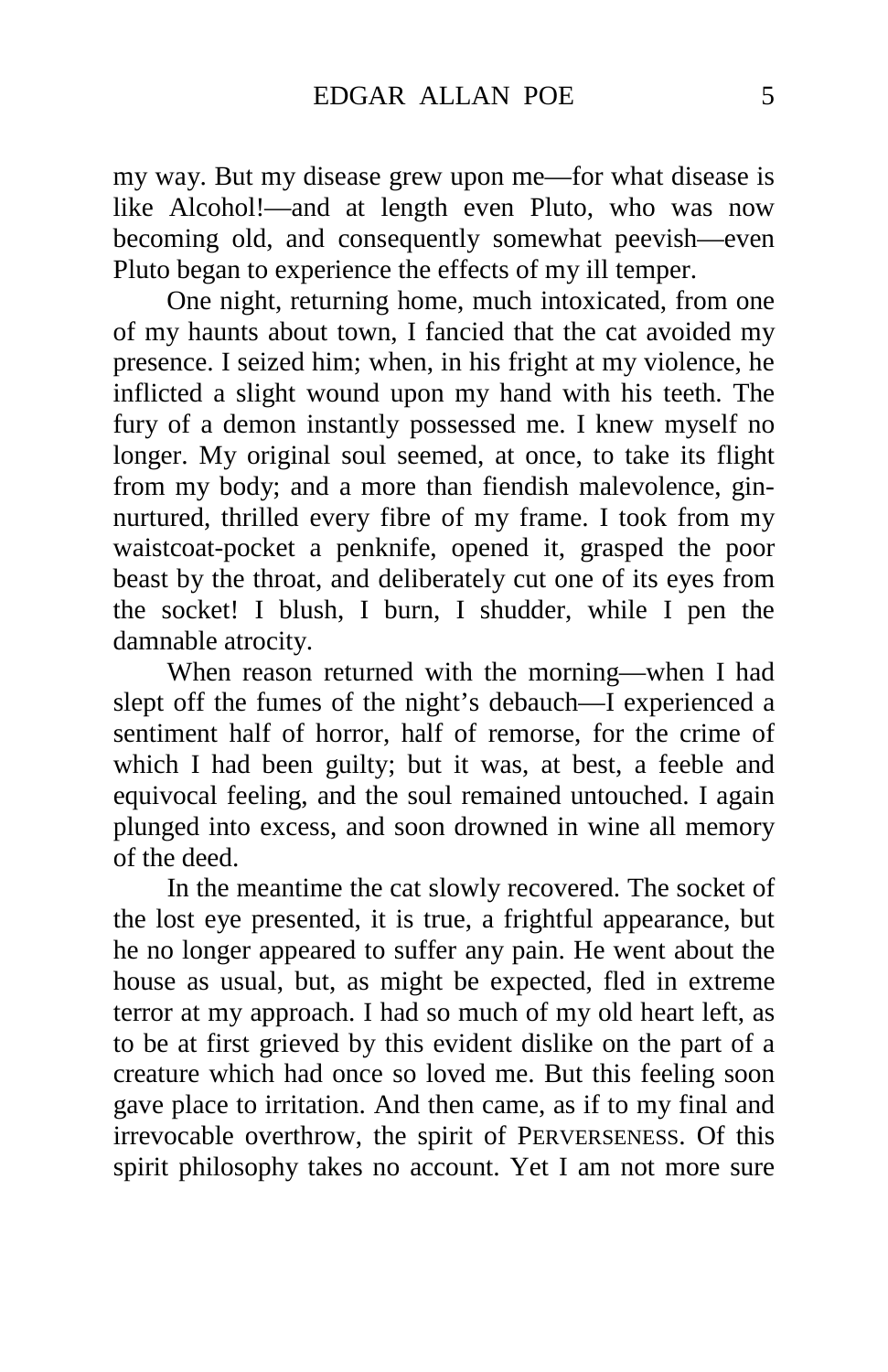that my soul lives, than I am that perverseness is one of the primitive impulses of the human heart—one of the indivisible primary faculties, or sentiments, which give direction to the character of Man. Who has not, a hundred times, found himself committing a vile or a stupid action, for no other reason than because he knows he should *not?* Have we not a perpetual inclination, in the teeth of our best judgment, to violate that which is *Law*, merely because we understand it to be such? This spirit of perverseness, I say, came to my final overthrow. It was this unfathomable longing of the soul *to vex itself*—to offer violence to its own nature—to do wrong for the wrong's sake only—that urged me to continue and finally to consummate the injury I had inflicted upon the unoffending brute. One morning, in cold blood, I slipped a noose about its neck and hung it to the limb of a tree;—hung it with the tears streaming from my eyes, and with the bitterest remorse at my heart;—hung it *because* I knew that it had loved me, and *because* I felt it had given me no reason of offence;—hung it *because* I knew that in so doing I was committing a sin—a deadly sin that would so jeopardize my immortal soul as to place it—if such a thing were possible—even beyond the reach of the infinite mercy of the Most Merciful and Most Terrible God.

On the night of the day on which this most cruel deed was done, I was aroused from sleep by the cry of fire. The curtains of my bed were in flames. The whole house was blazing. It was with great difficulty that my wife, a servant, and myself, made our escape from the conflagration. The destruction was complete. My entire worldly wealth was swallowed up, and I resigned myself thenceforward to despair.

I am above the weakness of seeking to establish a sequence of cause and effect, between the disaster and the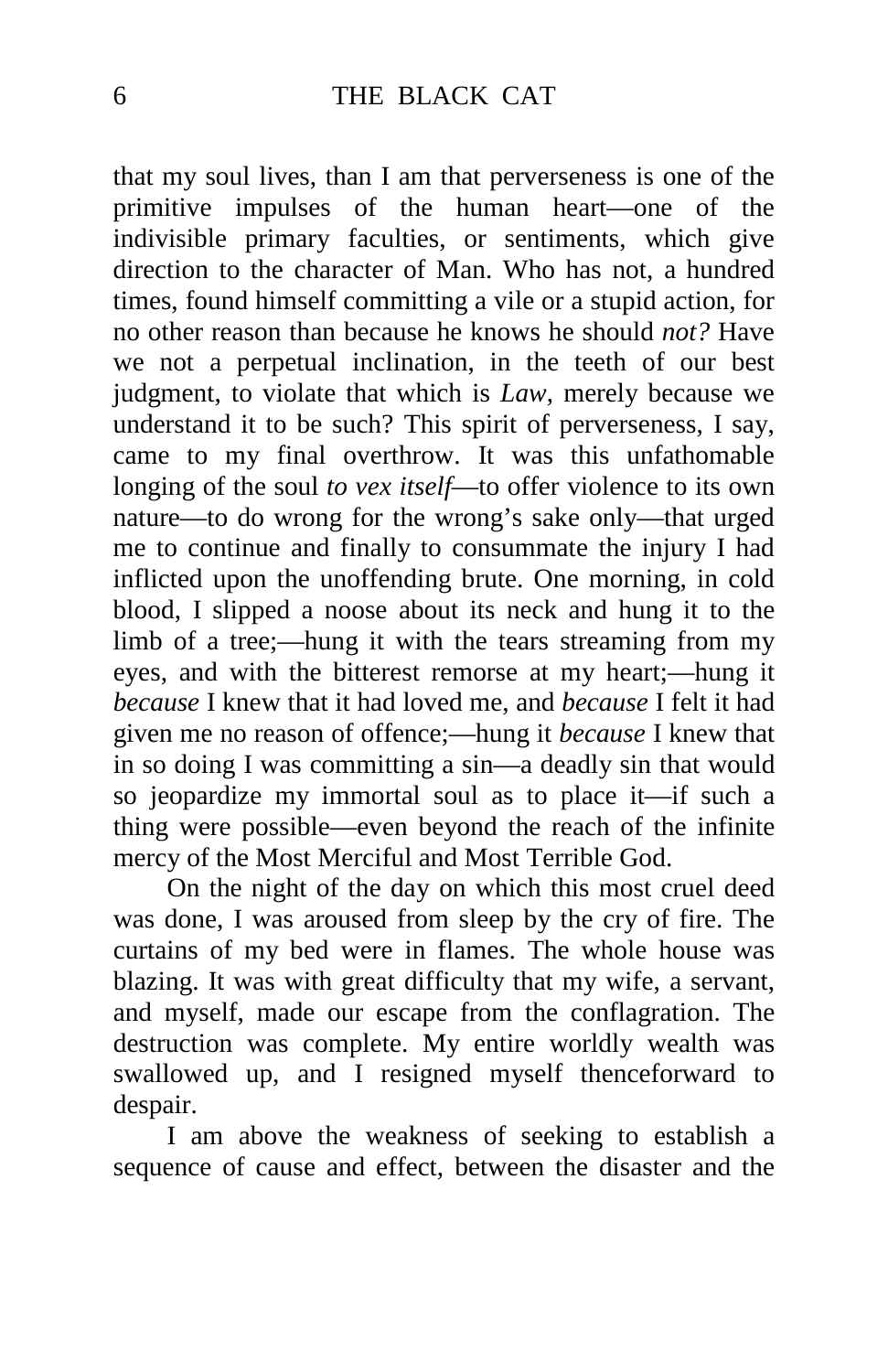atrocity. But I am detailing a chain of facts—and wish not to leave even a possible link imperfect. On the day succeeding the fire, I visited the ruins. The walls, with one exception, had fallen in. This exception was found in a compartment wall, not very thick, which stood about the middle of the house, and against which had rested the head of my bed. The plastering had here, in great measure, resisted the action of the fire—a fact which I attributed to its having been recently spread. About this wall a dense crowd were collected, and many persons seemed to be examining a particular portion of it with very minute and eager attention. The words "strange!" "singular!" and other similar expressions, excited my curiosity. I approached and saw, as if graven in *bas-relief* upon the white surface, the figure of a gigantic *cat*. The impression was given with an accuracy truly marvellous. There was a rope about the animal's neck.

When I first beheld this apparition—for I could scarcely regard it as less—my wonder and my terror were extreme. But at length reflection came to my aid. The cat, I remembered, had been hung in a garden adjacent to the house. Upon the alarm of fire, this garden had been immediately filled by the crowd—by some one of whom the animal must have been cut from the tree and thrown, through an open window, into my chamber. This had probably been done with the view of arousing me from sleep. The falling of other walls had compressed the victim of my cruelty into the substance of the freshly-spread plaster; the lime of which, with the flames, and the *ammonia* from the carcass, had then accomplished the portraiture as I saw it.

Although I thus readily accounted to my reason, if not altogether to my conscience, for the startling fact just detailed, it did not the less fail to make a deep impression upon my fancy. For months I could not rid myself of the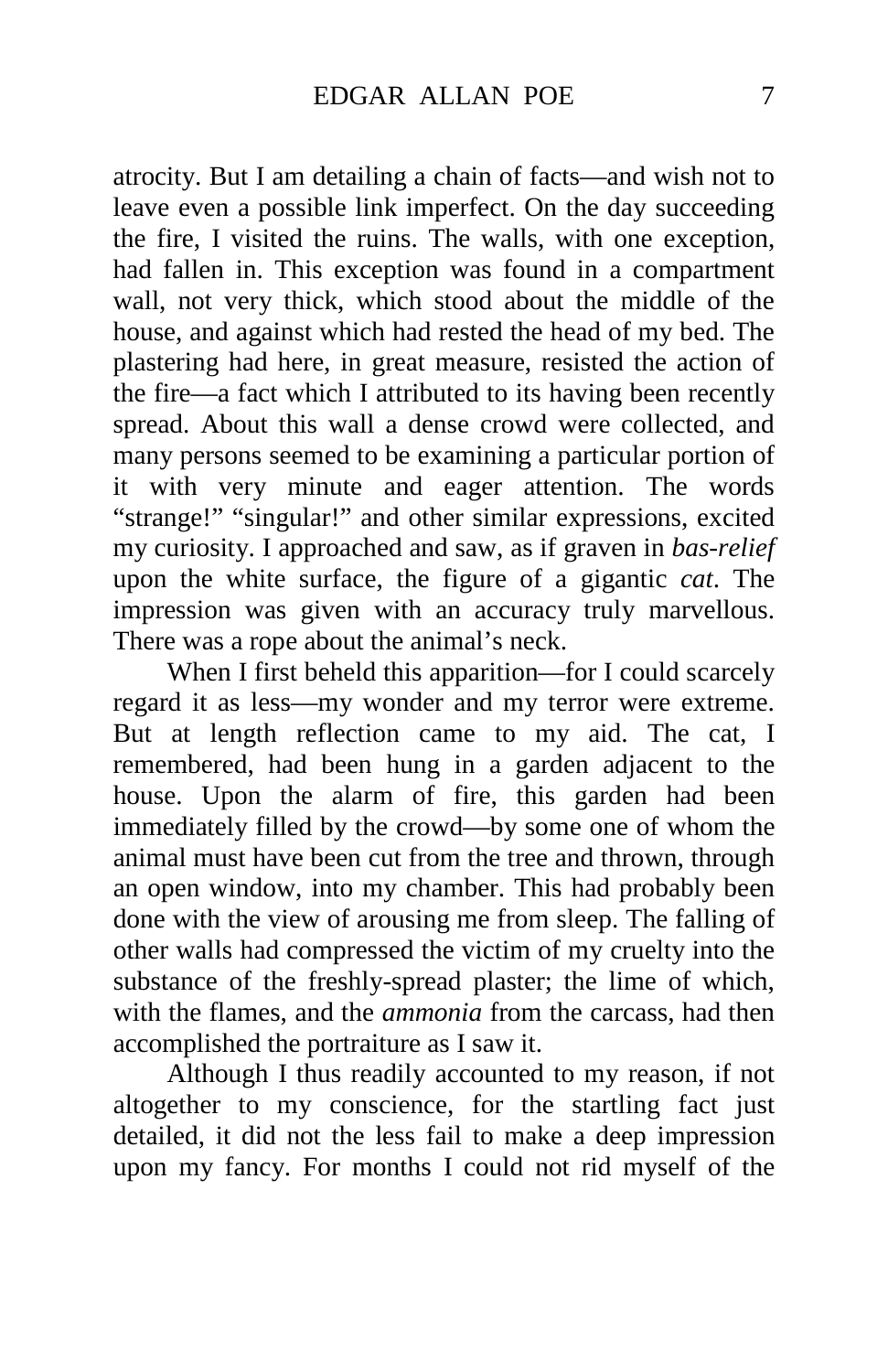phantasm of the cat; and, during this period, there came back into my spirit a half-sentiment that seemed, but was not, remorse. I went so far as to regret the loss of the animal, and to look about me, among the vile haunts which I now habitually frequented, for another pet of the same species, and of somewhat similar appearance, with which to supply its place.

One night as I sat, half stupefied, in a den of more than infamy, my attention was suddenly drawn to some black object, reposing upon the head of one of the immense hogsheads of gin, or of rum, which constituted the chief furniture of the apartment. I had been looking steadily at the top of this hogshead for some minutes, and what now caused me surprise was the fact that I had not sooner perceived the object thereupon. I approached it, and touched it with my hand. It was a black cat—a very large one—fully as large as Pluto, and closely resembling him in every respect but one. Pluto had not a white hair upon any portion of his body; but this cat had a large, although indefinite splotch of white, covering nearly the whole region of the breast.

Upon my touching him, he immediately arose, purred loudly, rubbed against my hand, and appeared delighted with my notice. This, then, was the very creature of which I was in search. I at once offered to purchase it of the landlord; but this person made no claim to it—knew nothing of it—had never seen it before.

I continued my caresses, and, when I prepared to go home, the animal evinced a disposition to accompany me. I permitted it to do so; occasionally stooping and patting it as I proceeded. When it reached the house it domesticated itself at once, and became immediately a great favorite with my wife.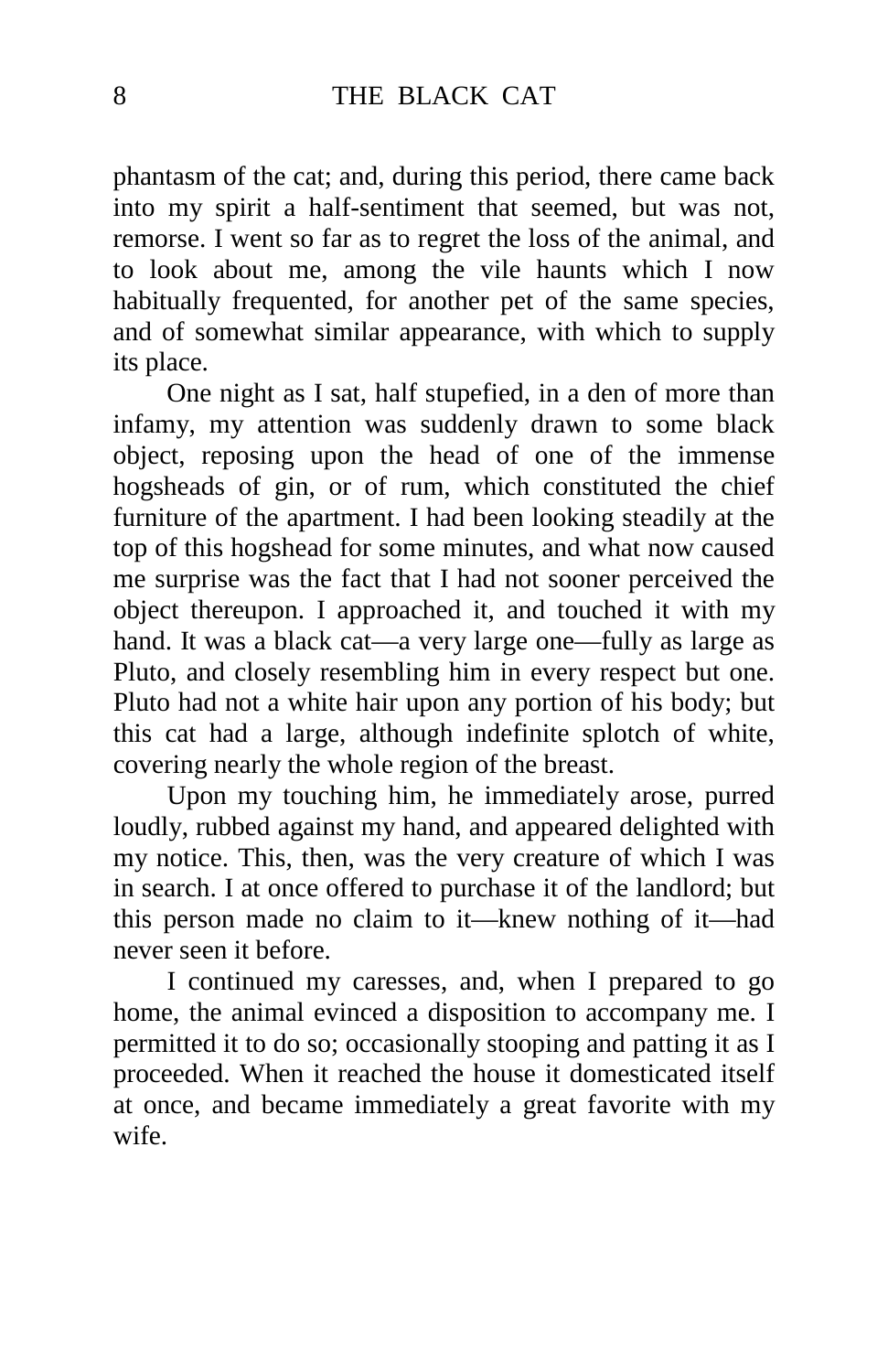For my own part, I soon found a dislike to it arising within me. This was just the reverse of what I had anticipated; but—I know not how or why it was—its evident fondness for myself rather disgusted and annoyed me. By slow degrees, these feelings of disgust and annoyance rose into the bitterness of hatred. I avoided the creature; a certain sense of shame, and the remembrance of my former deed of cruelty, preventing me from physically abusing it. I did not, for some weeks, strike, or otherwise violently ill use it; but gradually—very gradually—I came to look upon it with unutterable loathing, and to flee silently from its odious presence, as from the breath of a pestilence.

What added, no doubt, to my hatred of the beast, was the discovery, on the morning after I brought it home, that, like Pluto, it also had been deprived of one of its eyes. This circumstance, however, only endeared it to my wife, who, as I have already said, possessed, in a high degree, that humanity of feeling which had once been my distinguishing trait, and the source of many of my simplest and purest pleasures.

With my aversion to this cat, however, its partiality for myself seemed to increase. It followed my footsteps with a pertinacity which it would be difficult to make the reader comprehend. Whenever I sat, it would crouch beneath my chair, or spring upon my knees, covering me with its loathsome caresses. If I arose to walk it would get between my feet and thus nearly throw me down, or, fastening its long and sharp claws in my dress, clamber, in this manner, to my breast. At such times, although I longed to destroy it with a blow, I was yet withheld from so doing, partly by a memory of my former crime, but chiefly—let me confess it at once—by absolute *dread* of the beast.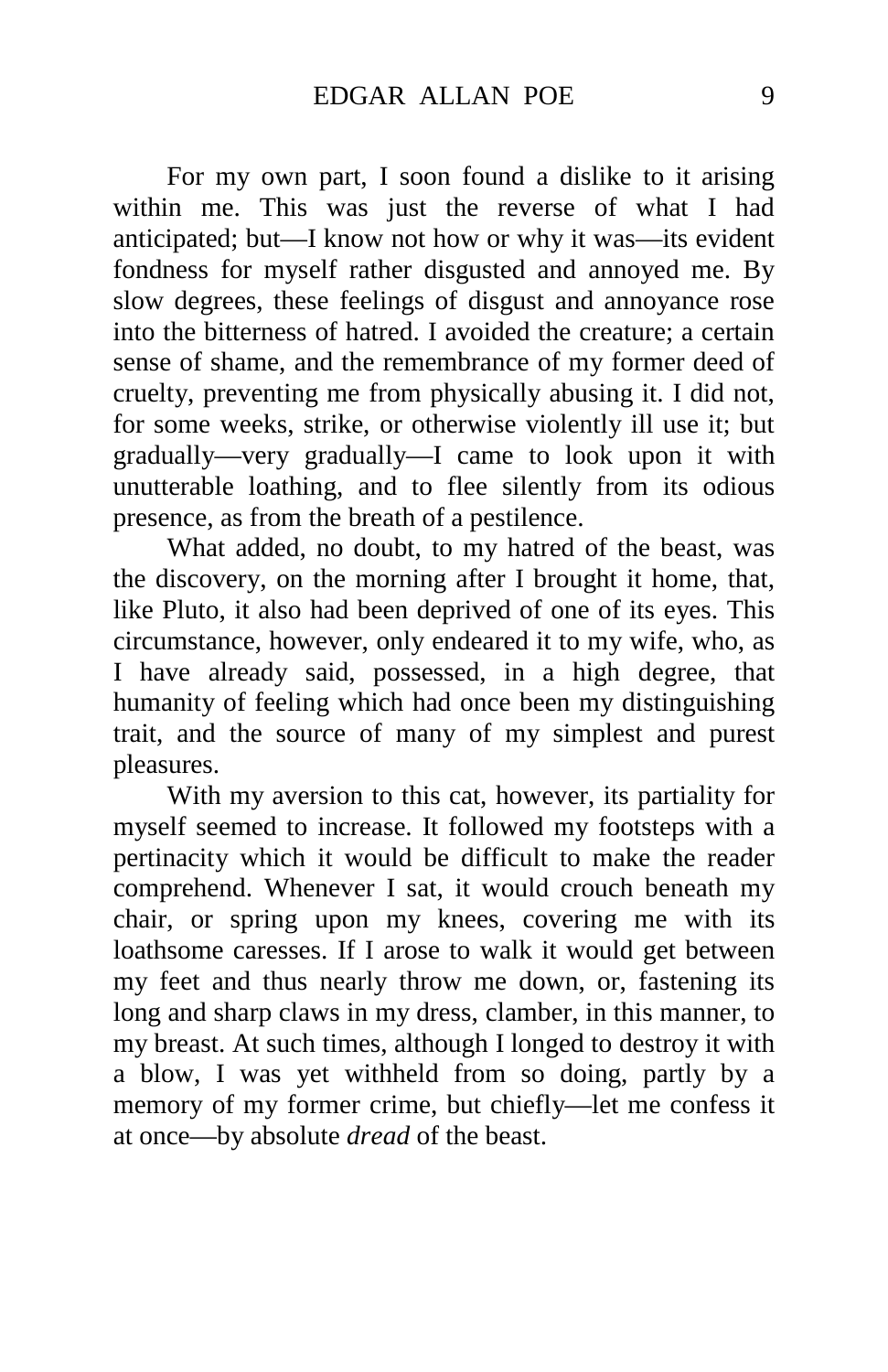This dread was not exactly a dread of physical evil and yet I should be at a loss how otherwise to define it. I am almost ashamed to own—yes, even in this felon's cell, I am almost ashamed to own—that the terror and horror with which the animal inspired me, had been heightened by one of the merest chimeras it would be possible to conceive. My wife had called my attention, more than once, to the character of the mark of white hair, of which I have spoken, and which constituted the sole visible difference between the strange beast and the one I had destroyed. The reader will remember that this mark, although large, had been originally very indefinite; but, by slow degrees—degrees nearly imperceptible, and which for a long time my reason struggled to reject as fanciful—it had, at length, assumed a<br>rigorous distinctness of outline. It was now the rigorous distinctness of outline. It was now the representation of an object that I shudder to name—and for this, above all, I loathed, and dreaded, and would have rid myself of the monster *had I dared*—it was now, I say, the image of a hideous—of a ghastly thing—of the GALLOWS! oh, mournful and terrible engine of Horror and of Crime—of Agony and of Death !

And now was I indeed wretched beyond the wretchedness of mere Humanity. And *a brute beast*—whose fellow I had contemptuously destroyed—*a brute beast* to work out for *me*—for me, a man fashioned in the image of the High God—so much of insufferable woe! Alas! neither by day nor by night knew I the blessing of rest any more! During the former the creature left me no moment alone, and in the latter I started hourly from dreams of unutterable fear to find the hot breath of *the thing* upon my face, and its vast weight—an incarnate nightmare that I had no power to shake off—incumbent eternally upon my *heart!*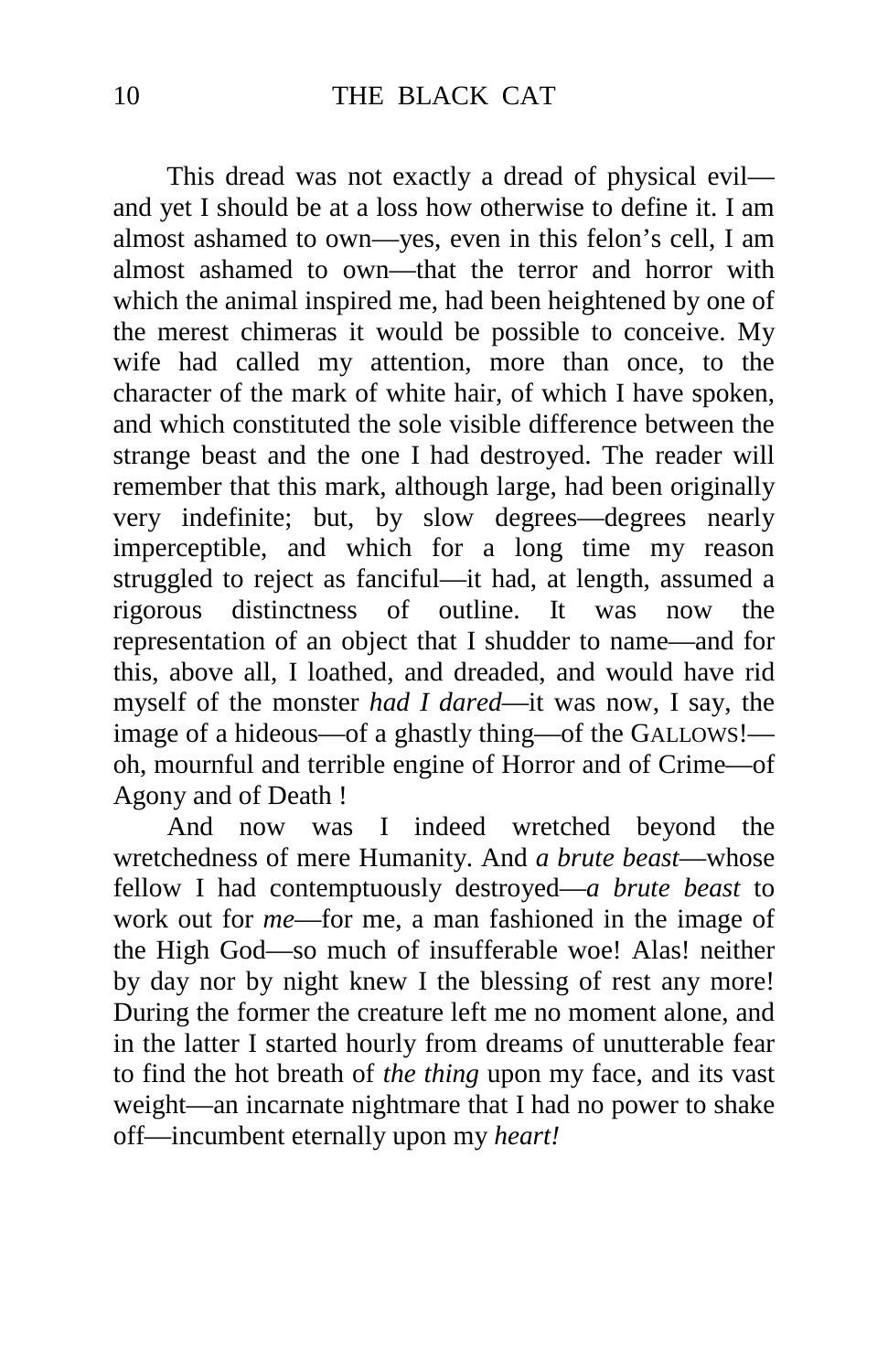Beneath the pressure of torments such as these the feeble remnant of the good within me succumbed. Evil thoughts became my sole intimates—the darkest and most evil of thoughts. The moodiness of my usual temper increased to hatred of all things and of all mankind; while from the sudden, frequent, and ungovernable outbursts of a fury to which I now blindly abandoned myself, my uncomplaining wife, alas, was the most usual and the most patient of sufferers.

One day she accompanied me, upon some household errand, into the cellar of the old building which our poverty compelled us to inhabit. The cat followed me down the steep stairs, and, nearly throwing me headlong, exasperated me to madness. Uplifting an axe, and forgetting, in my wrath, the childish dread which had hitherto stayed my hand, I aimed a blow at the animal, which, of course, would have proved instantly fatal had it descended as I wished. But this blow was arrested by the hand of my wife. Goaded by the interference into a rage more than demoniacal, I withdrew my arm from her grasp and buried the axe in her brain. She fell dead upon the spot without a groan.

This hideous murder accomplished, I set myself forthwith, and with entire deliberation, to the task of concealing the body. I knew that I could not remove it from the house, either by day or by night, without the risk of being observed by the neighbors. Many projects entered my mind. At one period I thought of cutting the corpse into minute fragments, and destroying them by fire. At another, I resolved to dig a grave for it in the floor of the cellar. Again, I deliberated about casting it in the well in the yard—about packing it in a box, as if merchandise, with the usual arrangements, and so getting a porter to take it from the house. Finally I hit upon what I considered a far better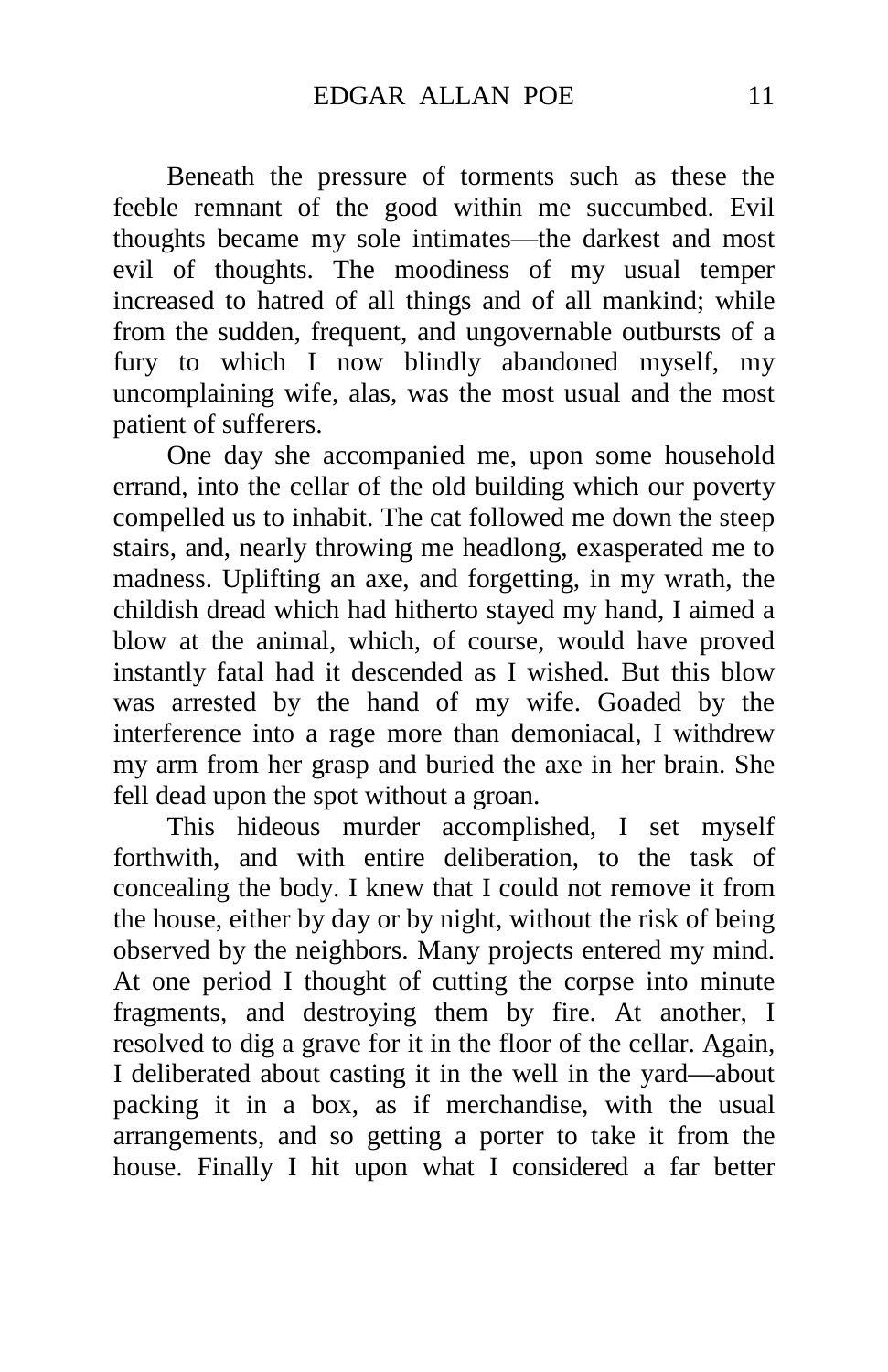expedient than either of these. I determined to wall it up in the cellar, as the monks of the Middle Ages are recorded to have walled up their victims.

For a purpose such as this the cellar was well adapted. Its walls were loosely constructed, and had lately been plastered throughout with a rough plaster, which the dampness of the atmosphere had prevented from hardening. Moreover, in one of the walls was a projection, caused by a false chimney, or fireplace, that had been filled up and made to resemble the rest of the cellar. I made no doubt that I could readily displace the bricks at this point, insert the corpse, and wall the whole up as before, so that no eye could detect any thing suspicious.

And in this calculation I was not deceived. By means of a crowbar I easily dislodged the bricks, and, having carefully deposited the body against the inner wall, I propped it in that position, while with little trouble, I re-laid the whole structure as it originally stood. Having procured mortar, sand, and hair, with every possible precaution, I prepared a plaster which could not be distinguished from the old, and with this I very carefully went over the new brickwork. When I had finished, I felt satisfied that all was right. The wall did not present the slightest appearance of having been disturbed. The rubbish on the floor was picked up with the minutest care. I looked around triumphantly, and said to myself: "Here at least, then, my labor has not been in vain."

My next step was to look for the beast which had been the cause of so much wretchedness; for I had, at length, firmly resolved to put it to death. Had I been able to meet with it at the moment, there could have been no doubt of its fate; but it appeared that the crafty animal had been alarmed at the violence of my previous anger, and forbore to present itself in my present mood. It is impossible to describe or to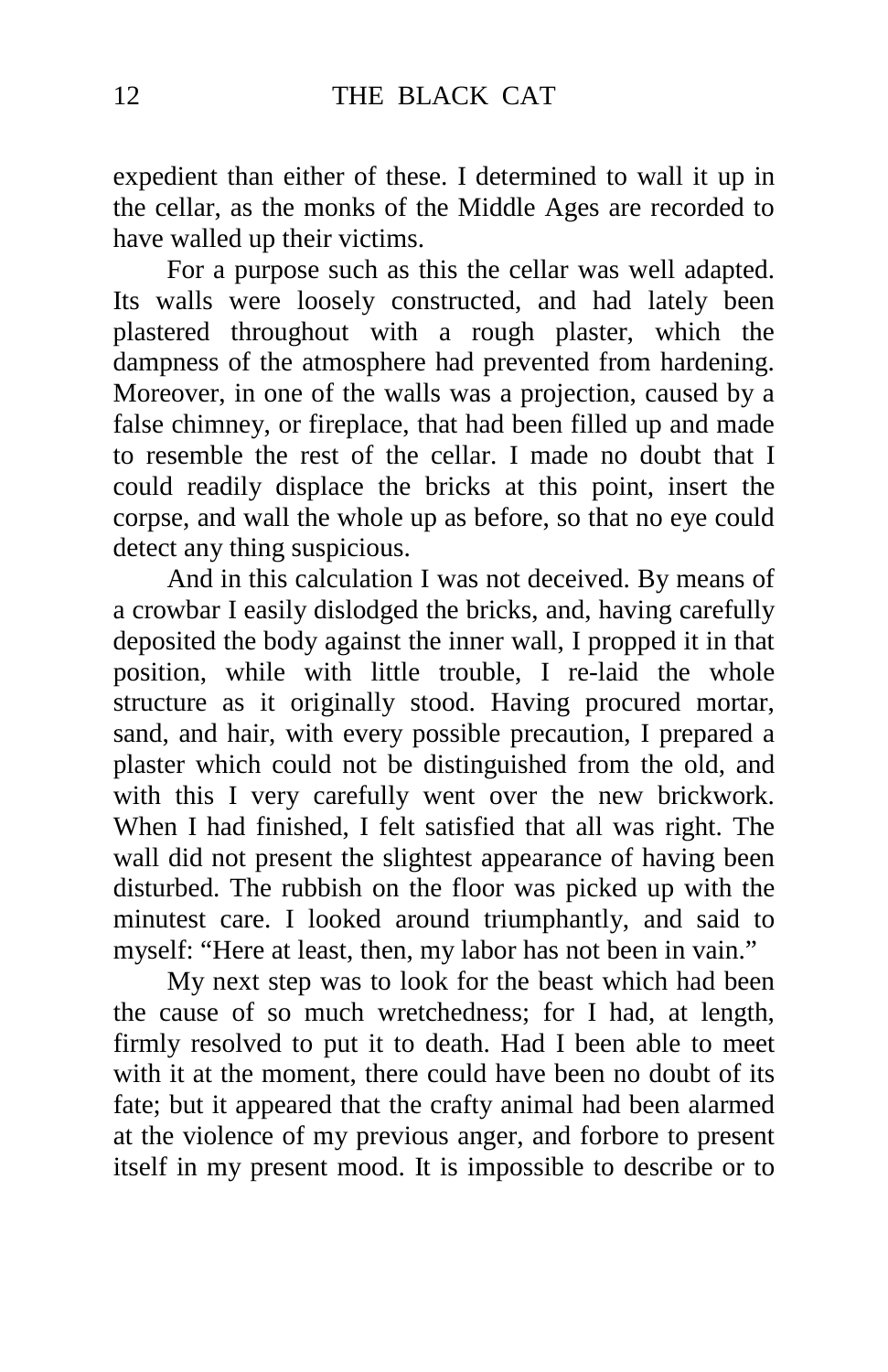imagine the deep, the blissful sense of relief which the absence of the detested creature occasioned in my bosom. It did not make its appearance during the night; and thus for one night, at least, since its introduction into the house, I soundly and tranquilly slept; aye, *slept* even with the burden of murder upon my soul.

The second and the third day passed, and still my tormentor came not. Once again I breathed as a free man. The monster, in terror, had fled the premises for ever! I should behold it no more! My happiness was supreme! The guilt of my dark deed disturbed me but little. Some few inquiries had been made, but these had been readily answered. Even a search had been instituted—but of course nothing was to be discovered. I looked upon my future felicity as secured.

Upon the fourth day of the assassination, a party of the police came, very unexpectedly, into the house, and proceeded again to make rigorous investigation of the premises. Secure, however, in the inscrutability of my place of concealment, I felt no embarrassment whatever. The officers bade me accompany them in their search. They left no nook or corner unexplored. At length, for the third or fourth time, they descended into the cellar. I quivered not in a muscle. My heart beat calmly as that of one who slumbers in innocence. I walked the cellar from end to end. I folded my arms upon my bosom, and roamed easily to and fro. The police were thoroughly satisfied and prepared to depart. The glee at my heart was too strong to be restrained. I burned to say if but one word, by way of triumph, and to render doubly sure their assurance of my guiltlessness.

"Gentlemen," I said at last, as the party ascended the steps, "I delight to have allayed your suspicions. I wish you all health and a little more courtesy. By the bye, gentlemen,